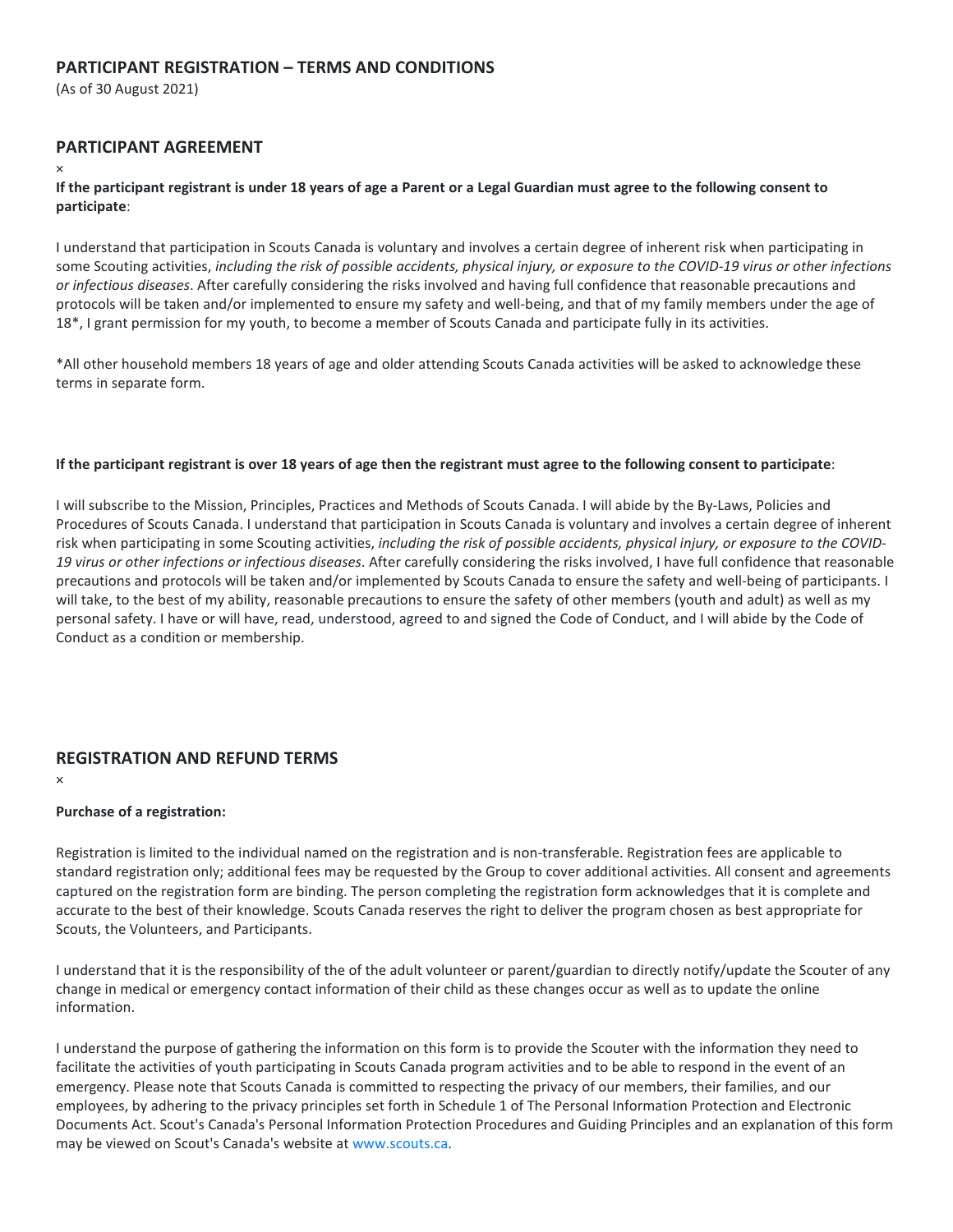### **Registration Terms and Conditions – Refund Terms as of September 2021:**

A parent may apply for a refund by selecting the "Request a Refund" option from their MyScouts account.

Eligibility – Refunds will be issued for 2022 registrations completed:

- On or before 1 January 2022, if refund request is received on or before 31 January 2022.
- After 1 January 2022, if request is received within 30 days of registration completion date.

Requests for registration refunds must be:

- Initiated by the member's parent/guardian.
- Received within the time-frame above.

No refunds outside above stated time-frame. Refunds are issued in the manner in which the original payment was made.

# **MEDICAL RELEASE OF PARENT OR A LEGAL GUARDIAN FOR MEMBER UNDER 18 YEARS OF AGE** ×

**Residents of all Provinces/Territories except Quebec:** Experience has shown that in connection with Scouting activities there are times when illness or accident may occur and immediate surgical or medical attention is necessary. This is my permission for the leader in charge, or designate, to make arrangements for qualified surgical or medical attention for my child/ward in the event of an emergency without necessity of my prior approval. I understand that I will be notified by the quickest means possible if this authority is exercised.

**Residents of Quebec:** Experience has shown that in connection with Scouting activities there are times when illness or accident may occur and immediate surgical or medical attention is necessary. In the event of an emergency in which my child's life is in danger or his/her integrity is threatened, and I cannot be reached to provide consent, I agree that care may be provided to my child without my consent, as contemplated in paragraph 1 of article 13 of the Civil Code of Quebec. I understand that I will be notified by the quickest means possible if this authority is exercised.

# **OUR PRIVACY STATEMENT**

×

At **Scouts Canada** we are committed to protecting the privacy of our members, donors, and non-member participants, and support a general policy of openness about how we collect, use and disclose personal information.

The purpose of this Privacy Statement is to inform you about Scouts Canada's practices relating to the collection, use and disclosure of personal information which may be collected by us through your filling out Scouts Canada forms or otherwise providing information in order to participate in Scouts Canada events, or through our website. By filling out the forms, either yourself or on behalf of your son, daughter or ward, by participating in our events, or by using our website, you consent to the collection, use and disclosure of your personal information (as defined below) and, if applicable, the personal information of your son, daughter or ward in accordance with the following terms and conditions.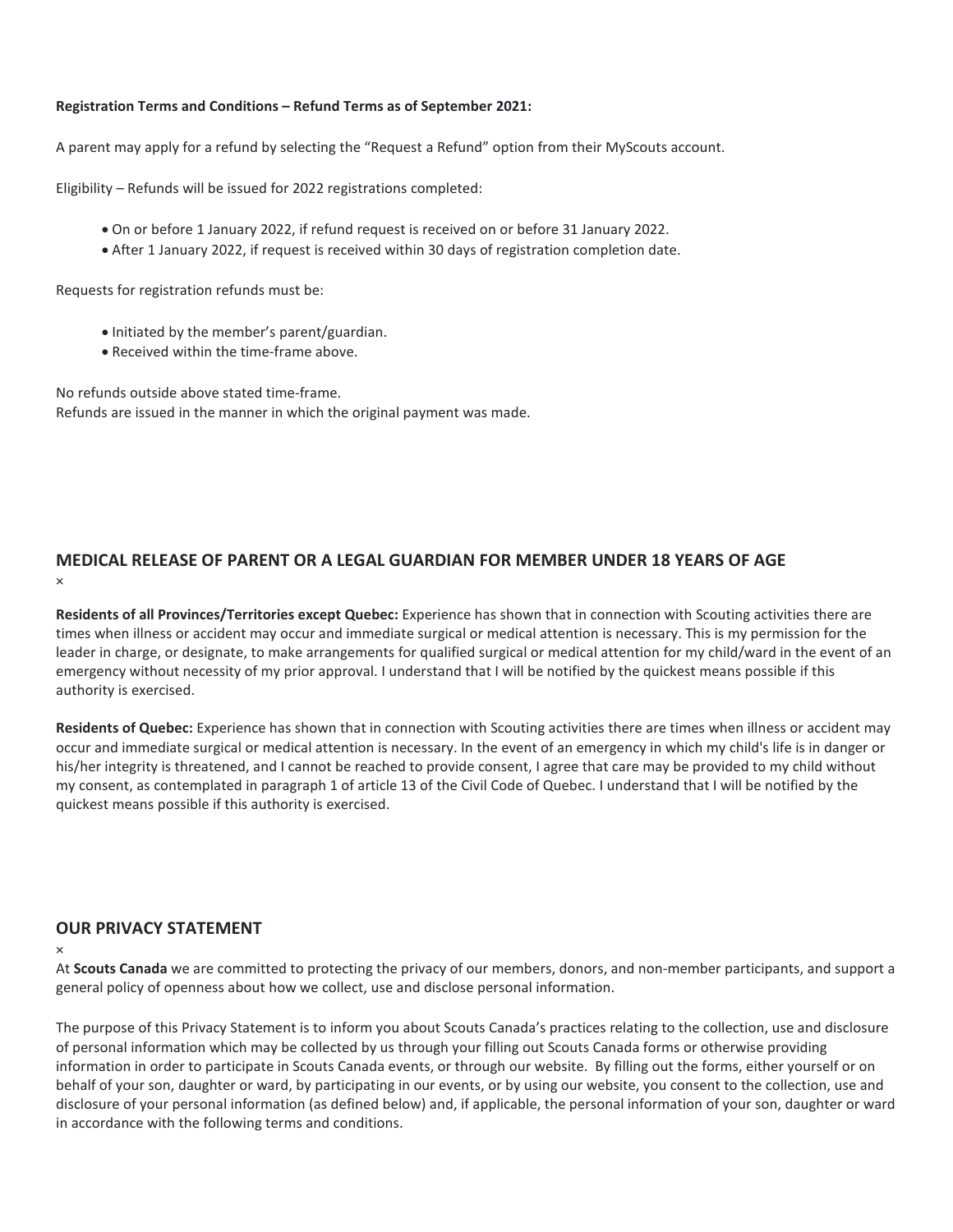This Privacy Statement also explains how you can contact us if you have a question about, want to make a change to or delete any personal information that Scouts Canada may be holding about you or, if applicable, your son, daughter or ward. We strongly recommend that you take the time to read this Privacy Statement and retain it for future reference.

# **Personal Information**

For the purpose of this Privacy Statement, "personal information" means information about an identifiable individual, but does not include the name, title or business address or telephone number of an employee of an organization.

# **What Personal Information We Collect**

Scouts Canada collects personal information in order to screen applicants for membership and non-member participation, and in order to help effectively and safely provide activities and events for Scouts Canada members. This information includes but is not limited to contact information (such as name, address, e-mail address and telephone numbers), age, skills and educational background, employment history, volunteer experience, proof of identity (such as a signature), police reference checks, references and information on medical conditions, allergies and medications.

Scouts Canada also collects financial information (such as credit card information and banking information on personal cheques) from members, donors and purchasers of Scouts Canada popcorn or other merchandise. On contest entry forms, we may ask for the entrants' first name, last name, email address and phone number. This personal information is collected, used and disclosed only for the purposes of awarding contest prizes.

# **How We Use Your Personal Information**

Personal information that is collected by Scouts Canada or its representative is only used for Scouting purposes. Scouts Canada uses your personal information to facilitate communication between members within each unit, and to communicate with you through mailings, newsletters, announcements of upcoming events and opportunities, and in connection with fundraising requests. Scouts Canada uses your information about skills, employment and volunteer history in order to best employ your talents in the service of our organization. Scouts Canada uses health information in order to help ensure the proper response to any health situation that may arise during our activities or events. Scouts Canada uses financial information only in order to complete a given merchandise or member dues transaction.

Scouts Canada maintains a database of member information which is used to maintain current contact information, emergency contact information, membership status and a history of your participation in Scouts Canada. Only Scouts Canada staff and members with a legitimate need to access this information have access to the database. Each member is assigned a unique member number, and you may access your records at your local Council office to check for accuracy. Please see the section below on correcting and updating your information for further details on how to correct any errors in your file.

Any questions about how Scouts Canada uses your personal information should be directed to [helpcentre@scouts.ca](mailto:helpcentre@scouts.ca) or to Council or the National offices.

# **When We Disclose Your Personal Information**

Scouts Canada does not disclose personal information to individuals, organizations or corporations outside of Scouts Canada at any time or for any reason, except with the consent of the individual member or as required or authorized by law. Scouts Canada may share personal information with third parties engaged to assist us in providing services to you or to carry out one or more of the purposes described above. These service providers are prohibited from using such personal information for any purpose other than to provide this assistance and are required to protect personal information disclosed by Scouts Canada and to comply with the general privacy principles described in this Privacy Statement. In certain limited cases personal information may be transferred outside of Canada in those cases the information will be subject to the laws and regulations of the jurisdiction where the information is transferred.

Scouts Canada reserves the right to disclose personal information to a third party if a law, regulation, search warrant, subpoena or court order legally requires or authorizes us to do so.

### **Knowledge and Consent**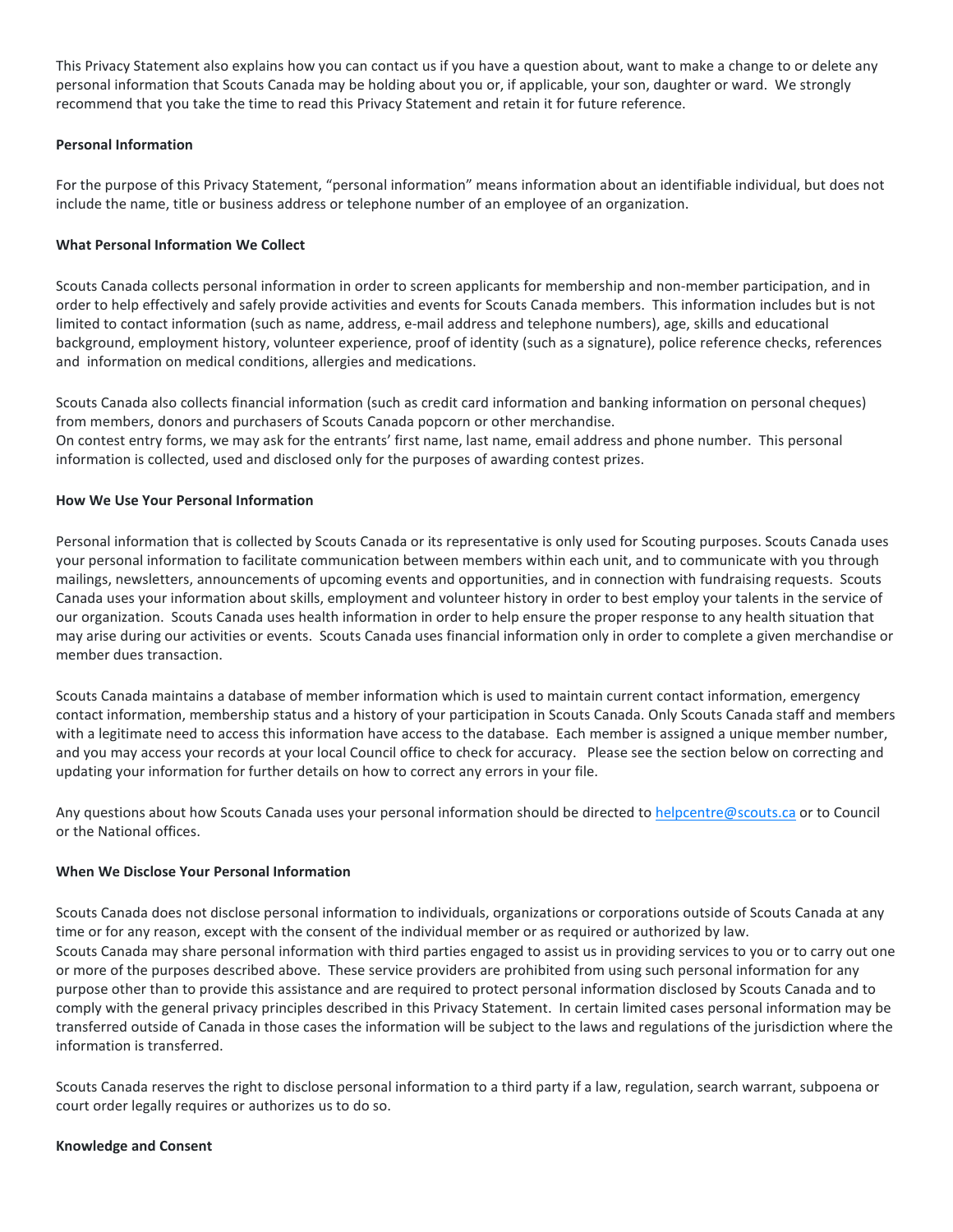Scouts Canada collects personal information about you or, if applicable, your son, daughter or ward only when you voluntarily provide it. Typically, we will seek consent for the use or disclosure of such personal information at the time of collection. In certain circumstances, consent may be sought after the information has been collected but before use (for example, when we want to use information for a purpose not previously identified).

The form of consent that we seek, including whether it is express or implied, will largely depend on the sensitivity of the personal information and the reasonable expectations of the individual in the circumstances. When you fill out a Scouts Canada form, for instance, you imply that we may use that information for the purpose for which you filled out the form.

Scouts Canada keeps a record of members' history with the organization, including participation in Scouts Canada activities and events. By joining Scouts Canada, you acknowledge that we may keep this record and consent to such retention, so that if your membership becomes inactive and you later decide to rejoin, Scouts Canada will still have your previous membership history on file. We will not use this information for any other purpose except with your consent.

You may withdraw consent at any time, subject to legal restrictions (such as information kept to protect Scouts Canada from liability) and reasonable notice. If you wish to withdraw your consent, please email [helpcentre@scouts.ca](mailto:helpcentre@scouts.ca) or contact your Council or the National offices.We will inform you of the implications of withdrawing consent as appropriate.

Scouts Canada does not, as a condition of participation, require you to consent to the collection, use or disclosure of information beyond that required to fulfill the explicitly specified and legitimate purposes for which the information is being provided.

### **How We Protect Your Personal Information**

Scouts Canada makes all reasonable efforts to ensure that personal information collected from you is protected against loss and unauthorized access. This protection applies in relation to information stored in both electronic and hard copy form. Access to your personal information is restricted to selected members and employees. In addition, Scouts Canada employs generally accepted information security techniques, such as firewalls, access control procedures and cryptography, to protect personal information against loss and unauthorized access.

# **Retention of Your Personal Information**

Scouts Canada retains your personal information for as long as necessary to fulfill the purposes for which it was collected. In some cases, it is necessary for Scouts Canada to retain personal information for longer, in order to protect Scouts Canada from liability in the event of a dispute. Unless you explicitly withdraw your consent, we will retain your name and membership history beyond the end of your active membership, so that we may archive your participation in the organization and retain this information for you should you decide to return at a later date. Any other personal information will be redacted or destroyed upon your membership becoming inactive, or earlier if the information is no longer relevant to the purpose for which it was collected.

### **Website**

If you visit the Scouts Canada website, and do not actively provide any personal information, Scouts Canada still stores certain information automatically, via the placement of a text file called a "cookie" in the browser directory of your computer's hard drive. The cookie cannot be read by any website other than the one that set up the cookies. If you choose to modify your browser to disable cookies, some pages of this website may not function properly.

Scouts Canada will only collect and store the following information about your visit to our website:

- 1. The Internet domain from which you accessed the Scouts Canada site;
- 2. The type of browser and operating system you are using;
- 3. The date and time of your visit;
- 4. The pages within the Scouts Canada site that you visit; and
- 5. If you linked to another website from the Scouts Canada site, the address of that site.

Scouts Canada uses this information to count the number of visitors to the different Scouts Canada web pages, in order to make the site more useful to our members and visitors. You should be aware that operators of linked websites may also collect your personal information (including information generated through the use of cookies) when you link to their websites. Scouts Canada is not